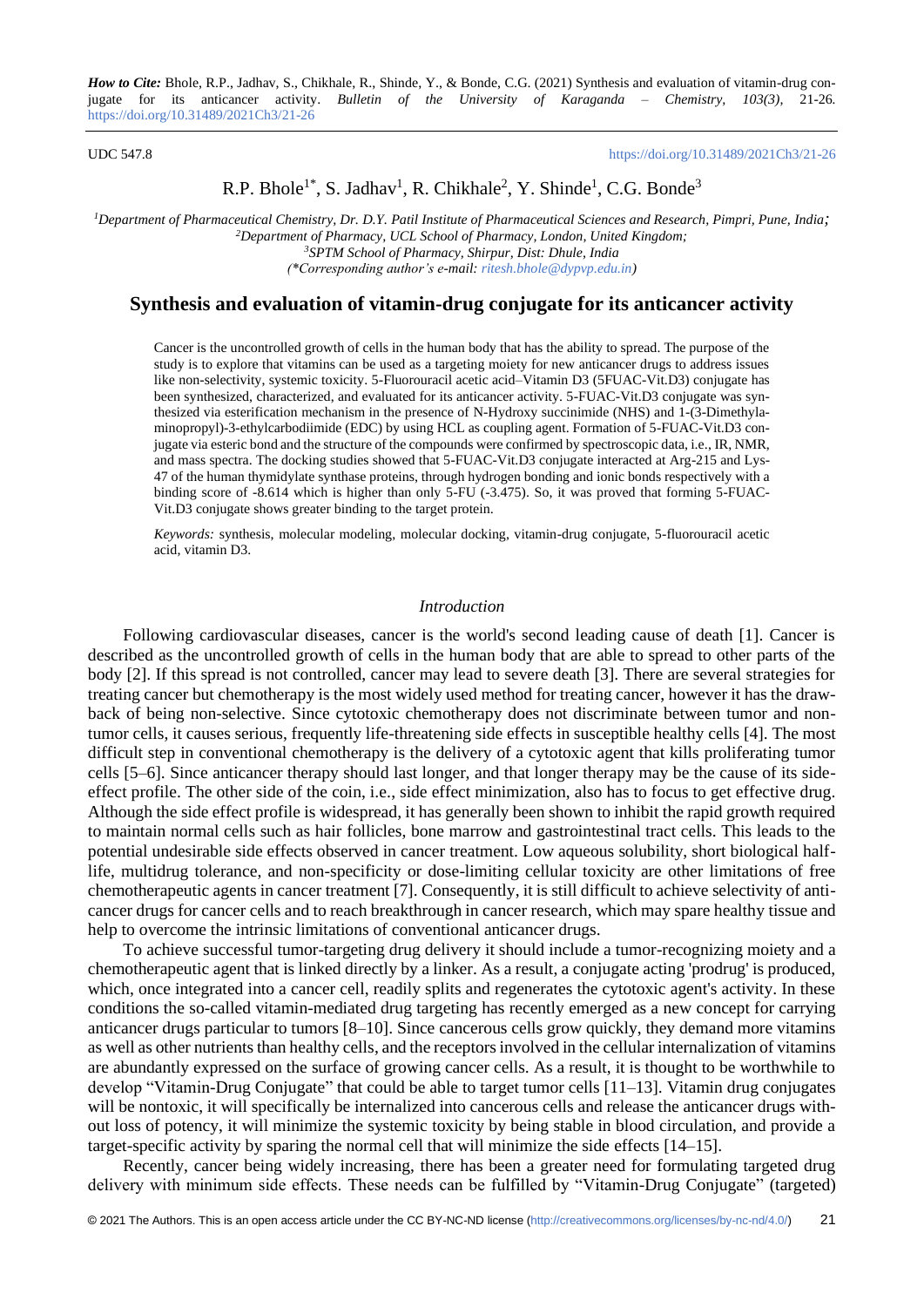formation. In this study 5-Fluorouracil and cholecalciferol are used as raw materials to synthesize vitamin drug conjugates. 5-Fluorouracil is an anticancer drug belonging to the antimetabolite class. It is used in the treatment of the large number of malignant tumors, some of which include breast, colon, rectal, ovarian, and bladder cancer. 5-Fluorouracil is acted as an antitumor agent by converting intracellularly into some active metabolites. These active metabolites interfere with RNA production and thymidylate synthase action, resulting in anticancer activity. Recently, the ability of vitamin D3 to enhance the anti-tumor activity of chemotherapeutic drugs by activating apoptosis was reported. Vitamin D3 is selected as targeting moiety to cancerous cells as cancerous cells have an unquenchable appetite for vitamins. When Vitamin D3 is combined with 5-Fluorouracil, the anticancer activity of 5-Fluorouracil is increased compared to 5-Fluorouracil administered alone. 5-Fluorouracil shows various undesirable effects during cancer treatment if 5-Fluorouracil is given alone. So, by conjugating vitamin D3 with 5-Fluorouracil via an acid liable spacer, this conjugate acts as a prodrug, which has the potential to overcome the non-specificity and toxicity issue of 5-Fluorouracil. This approach not only overcomes associated toxic effects but also improved the desired bioavailability with a reduction in dose and dosage frequency. This combination shows a synergistic effect with targeted drug delivery of 5-Fluorouracil in the tumor tissues. Here we present high yield synthetic procedures for conjugate preparation as well as complete characterization results. Molecular modeling studies were also performed for the given synthetic conjugate for comparing the binding affinity of conjugate with 5-Fluorouracil.

### *Experimental*

<sup>1</sup>H NMR spectra of the compounds were recorded on Bruker Avance III HD NMR 500 MHZ spectrophotometer using CDCl<sub>3</sub> as a solvent and operating at 500 MHz at room temperature with tetramethyl silane (TMS) as the internal reference. FTIR analysis was carried out to get the FTIR spectra on the FTIR spectrophotometer, Shimadzu FT-IR 8400S. Mass spectra were recorded on the mass spectrometer, Shimadzu LC-MS 8040. TLC was used to monitor the reaction progress and to check the purity of the compound, using Silica Gel plates F254 on Aluminum sheets. Docking studies were carried out using MOE-Dock, Chemical Computing Group Inc. on a machine having Pentium 1.6 GHz workstation, 512 MB memory using the Windows operating system.

#### *Methodology*

### *Synthesis of 5-Fluorouracil — Vitamin D3 conjugates*

#### *1. Synthesis of 5- Fluorouracil-acetic Acid (5-FUAC)*

5-FUAC was synthesized according to the previously described method [16-17] with some modifications. 5 FU (24g) dissolved completely in 152 ml KOH (0.3 g, 5.3 mmol) aqueous solution (9.12 g) then stir the reaction mixture at 100 °C for 70 mins. After that prepare 40 ml of chloroacetic acid solution in aqueous KOH and add it to the above mixture slowly and stir using a magnetic stirrer under 60  $\degree$ C for 6 hours. Then acidified the product to pH 2 with concentrated hydrochloric acid, followed by cooling at  $4^{\circ}$ C for 12 hours. Then extract the mixture using a separating funnel as, take 50 ml of the above reaction mixture in separating funnel, add 30ml of ethyl acetate to it and shake for 10 mins. Collect the supernatant (i.e., ethyl acetate layer/organic layer) in a beaker separately, and pour the aqueous layer again in the separating funnel and add fresh ethyl acetate 30 ml to it and shake it for 10 min. Repeat the procedure for 3 times for each of the 50 ml of solution. Repeat the same procedure for the whole of the above reaction mixture. Then take the collected supernatant layer (120 ml) and add 1–2 spoons of sodium sulphate to it and keep it for 30 mins. Then filter the solution, evaporate the filtrate using Rota evaporator at 60 °C. Dry the product, and record the yield and Rf value of the synthesized product. The product yield was found to be 62 % and the Rf value of the conjugate was found to be 0.35 using mobile phase (Chloroform:Methanol:Triethylamine = 7:1:2 in proportion) and silica plate as stationary phase.

*Physical and spectral data for 5-FUAC (Intermediate product)*: IR (KBr, 4500–500 cm<sup>-1</sup>)  $\gamma = 1690$  (C=O acid), 3194 (N-H), 2835 (C-H), 1211 (C-N), 1404 (C-F), 1479 (C-C);1H NMR (CDCl<sub>3</sub>, 500 MHz):  $\delta$  = 4.60 (2H, s), 8.65 (1H, s). 11.46 (1H, s) ppm; Ms: m/z (%) = 189.4 (M<sup>+</sup>)

*2. Synthesis of 5- Fluorouracil-acetic Acid- Vitamin D3 conjugate*

First, a solution of 5-FUAC (0.496 g) in 1 ml of dimethylformamide was prepared, then a solution of Vitamin D3 (0.5 g) in 20 ml of dimethylformamide and 2–3 drops of dichloromethane were added dropwise. Thereafter, 0.196 g (1.7 mmol) of N-Hydroxy succinimide (NHS) and 0.4 g (2.09 mmol) of 1-(3-Dimethylaminopropyl)-3-ethylcarbodiimide HCl (EDC·HCl) were added subsequently. The above solution was incubated for 16 hrs away from light. Then the reaction mixture was precipitated with 150 ml of isopropanol,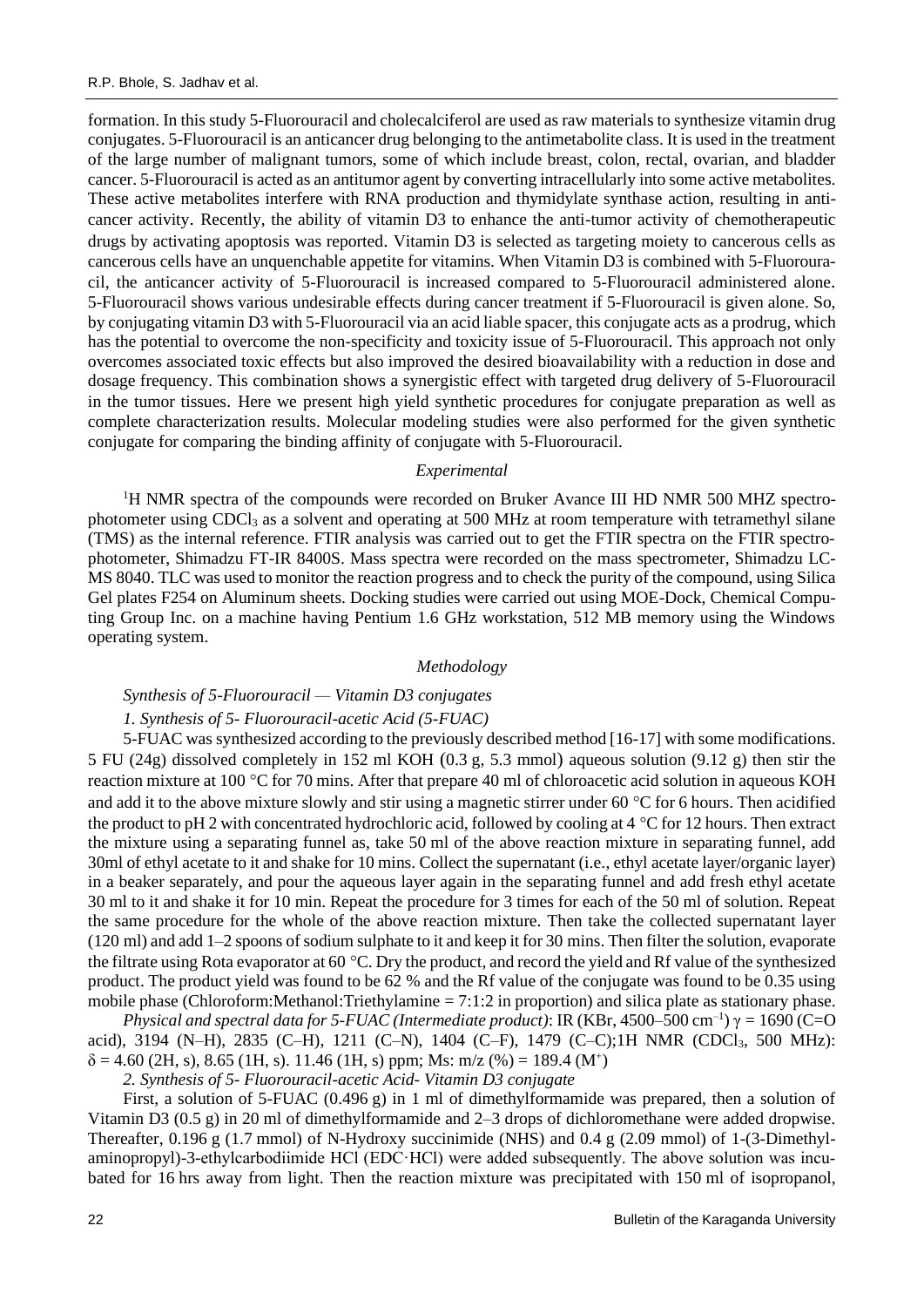filtered and dried. The yield and Rf value of the conjugate were recorded. The product yield was found to be 48 % and Rf value of the conjugate was found to be 0.5 using mobile phase (Chloroform:Methanol:Triethylamine  $= 7:1:2$  in proportion) and silica plate as stationary phase.

*Physical and Spectral data for 5 FUAC-Vitamin-D3 Conjugate*: M.P. — 74–76 C; IR (KBr, 4500– 500 cm–1 ) 1726 C=O (ester), 1200 C–O (ester), 1618 (C=O stretch in pyrimidine ring), 3337 (N–H stretch), 2932 (C-H stretch), 1199, 1101 (C-N), 1377 (C-F), 1431 (C-C), 3067, 3050 (C=CH<sub>2</sub>), 1618 (C=C) cm<sup>-1</sup>;  $1_H$  NMR (CDCl<sub>3</sub>, 500 MHz):  $\delta$  (ppm) = 0.60–0.72 (q, 2H), 0.78–0.84 (8H, d), 0.94 (3H, s), 1.04 (3H, d), 1.16– 1.32 (2H, 1.24 quint), 1.35–1.76 (12H, 1.65 m), 1.95 (1H, m), 2.18–2.52 (6H, 2.23, m), 2.59 (1H, dd, J = 14.2, 3.1 Hz), 4.58–4.59 (2H, s), 4.78 (1H, d), 4.94–5.09 (2H, m), 6.06 (1H, d), 6.32 (1H, d), 8.60 (1H, s) ppm; Ms:  $m/z$  (%) = 554.3 (M<sup>+</sup>).

### *Molecular* Docking

5-FU and 5-FUAC-Vitamin D3 conjugate were docked in thymidylate synthase active site using MOE-Dock, Chemical Computing Group Inc.

*Procedure*: Protein (Code — 1HVY) was retrieved from PDB data resources with a resolution of 1.90 Å. The structure of 5-FU and Vitamin-D3 were retrieved from PubChem and conjugated. All the structures were energy minimized and their lower energy conformations were generated considering *pK<sup>a</sup>* of ionizable groups and pH of the medium. The protein crystal structures of human thymidylate synthase were prepared and the missing residues were modeled. The parameters during protein preparation were set with ionization and tautomerization using the Epic module for a pH range of 7 to 9. The molecular docking program was run to evaluate ligand-protein binding energy and interactions.

#### *Result and Discussion*

5-FUAC-Vitamin D3 conjugate was synthesized, and the synthetic route is shown in Figure 1. The melting point and TLC were performed for the synthetic conjugate to confirm its purity and homogeneity. The structures of 5-FUAC and 5-FUAC-Vitamin D3 Conjugate were characterized by IR, NMR, and mass spectrometry. The data of IR, NMR, and Mass spectrometry was listed in the experimental section. Molecular modeling studies were performed for comparing the binding affinity of conjugate with 5-FU**.** Molecular docking studies of 5-FU and 5-FU- Vitamin-D3 Conjugate also were studied and results were shown in Table 1.

### *FTIR*

The main peaks observed in the IR spectra of 5-fluorouracil acetic acid are 1690 cm<sup>-1</sup> for C=O of carboxylic acid, 3194 cm<sup>-1</sup> for N–H stretching, 1400 cm<sup>-1</sup> for C–F, and 1211 cm<sup>-1</sup> for C–N. The IR spectra of 5-fluorouracil acetic-acid — vitamin D3 conjugate are observed at 1726 cm<sup>-1</sup> for C=O (ester), 1199 cm<sup>-1</sup> for C-O (ester), and  $1618 \text{ cm}^{-1}$  for C=O stretch in pyrimidine ring. The peaks observed at  $1726 \text{ cm}^{-1}$  which is of C=O of ester and at 1199 cm–1 which is for C–O of ester. These peaks show the formation of 5-FUAC Vitamin D3 conjugate via formation of an esteric linkage. They are seen in the IR spectra of 5-FUAC-Vitamin D3 conjugate and absent in the IR spectra of other compounds.



Figure 1. Synthetic scheme of 5- FUAC-Vitamin D3 conjugate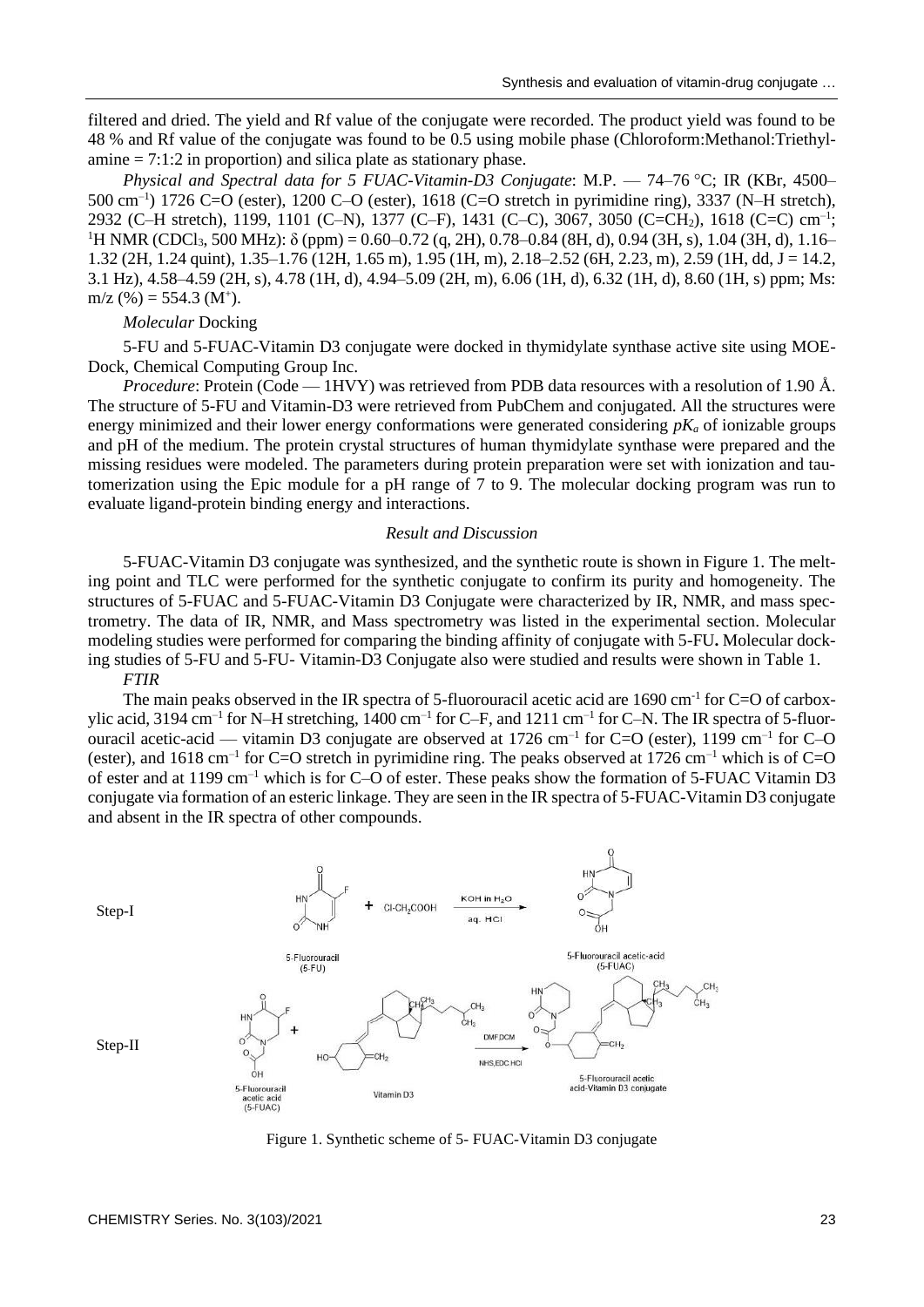Table 1

| Sr. No. | Molecule code/ structure | Docking score | Interactions with target protein                                                  |
|---------|--------------------------|---------------|-----------------------------------------------------------------------------------|
|         | $5-FU$                   | $-3.47$       | $5$ -FU-C=O — ASN 226 (Hydrogen Bond)                                             |
|         | 5-FU-Vit D3 conjugate    | $-8.614$      | 5-FU-Vit-D C=O — Arg-215(Hydrogen Bond)<br>5-FU-Vit-D $C-O$ - Lys-47 (Ionic Bond) |

#### **Docking Scores of 5-FU and 5-FUAC-Vit.D3 conjugate**

## *NMR*

The <sup>1</sup>H NMR spectra of 5-FUAC-Vitamin D3 are at  $\delta$  value of 4.58–4.59 (2H, s), 4.78 (1H, d), 4.94–5.09 (2H, m). The NMR spectra of 5-FUAC-vitamin D3 showed the peaks at the above mentioned δ values, which confirm the structure of 5-FUAC-vitamin D3 conjugate. The peaks observed in the range of 3–5 ppm show the formation of esteric bond in the conjugate.

#### *Mass Spectroscopy*

Mass spectra of 5-FUAC-Vitamin D3 conjugate were recorded for its structural confirmation. The mass spectra of 5-FUAC-vitamin D3 conjugate showed the molecular ion peak at 554.3 m/z, which confirms the conjugation of 5-FUAC with Vitamin D3 by forming an esteric linkage and formation of the final product, i.e., 5-FUAC-Vitamin D3 conjugate.

### *Molecular Docking*

The 5-FUAC-Vitamin D3 conjugate was evaluated by molecular modelling studies. The conjugate was docked on the thymidylate synthase (PDB Code — 1HVY) active site as shown in Figure 2.

The docking studies showed that 5-FUAC-Vitamin-D3 conjugate interacted at Arg-215 and Lys-47 of the human thymidylate synthase proteins, through hydrogen bonding and ionic bonds respectively with a binding score of –8.614 which is higher than 5-FU i.e., –3.475 as shown in Table 1. So, it was proved that forming 5-FUAC-Vitamin D3 conjugate shows greater binding to the target protein. The greater binding will also reveals that this conjugate will aid in the anticancer activity of the compound.



Figure 2. Binding interaction of 5-FU-Vit-D conjugate in the active site of human thymidylate synthase enzyme (Target of 5-FU, PDB Code — 1HVY)

#### *Conclusion*

5-Fluorouracil-Vitamin D conjugate was successfully synthesized, characterized, and evaluated. The characterization was carried out by performing IR, NMR, and Mass spectroscopy which suggested the formation of 5-FUAC-Vitamin D3 conjugate through an esteric linkage.

5FUAC-Vitamin D3 conjugate was designed and may be proven as a novel prodrug approach, that will have the potential to overcome non-specificity and toxicity issues of 5-FU. The present prodrug approach will also have the potential to improve the potency and bioavailability of the anticancer drug. Molecular docking analysis of 5-Fluorouracilacetic acid-Vitamin D3 conjugate with the human thymidylate synthase revealed excellent binding affinity compared to 5-FU. Moreover, this will also help in the accumulation of the drug in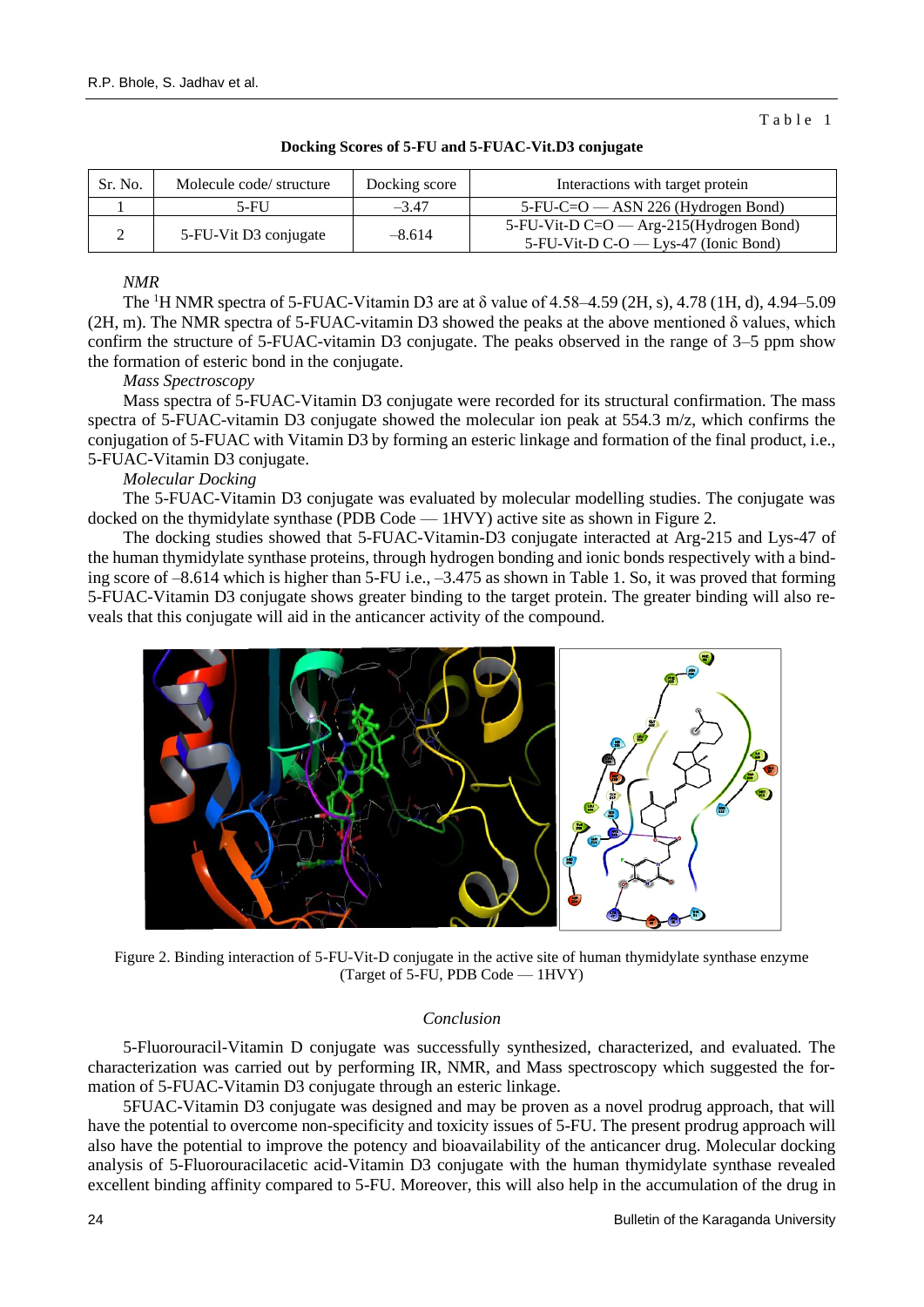more extend than the conventional therapies. The present study may be extended further for other anticancer drugs by forming conjugates with other vitamins.

#### References

1 Padma, V.V. (2015). An overview of targeted cancer therapy. *BioMedicine, 5(4)*[. https://doi.org/10.7603/s40681-015-0019-4](https://doi.org/10.7603/s40681-015-0019-4)

2 Definition of Cancer. (n.d.). Retrieved January 18, 2021, from<https://www.medicinenet.com/cancer/definition.htm>

3 Luo, S., Wang, Z., Patel, M., Khurana, V., Zhu, X., Pal, D., & Mitra, Ashim. K. (2011). Targeting SVCT for enhanced drug absorption: Synthesis and in vitro evaluation of a novel vitamin C conjugated prodrug of saquinavir. *International Journal of Pharmaceutics, 414(1)*, 77–85[. https://doi.org/10.1016/j.ijpharm.2011.05.001](https://doi.org/10.1016/j.ijpharm.2011.05.001)

4 Allen, T.M. (2002). Ligand-targeted therapeutics in anticancer therapy. *Nature Reviews Cancer, 2(10)*, 750–763. <https://doi.org/10.1038/nrc903>

5 Chari, R.V.J. (1998). Targeted delivery of chemotherapeutics: Tumor-activated prodrug therapy. *Advanced Drug Delivery Reviews, 31(1)*, 89–104[. https://doi.org/10.1016/S0169-409X\(97\)00095-1](https://doi.org/10.1016/S0169-409X(97)00095-1)

6 Ojima, I., Geng, X., Wu, X., Qu, C., Borella, C. P., Xie, H., Wilhelm, S. D., Leece, B. A., Bartle, L. M., Goldmacher, V. S., & Chari, R.V.J. (2002). Tumor-Specific Novel Taxoid−Monoclonal Antibody Conjugates. *Journal of Medicinal Chemistry, 45(26)*, 5620–5623[. https://doi.org/10.1021/jm025540g](https://doi.org/10.1021/jm025540g)

7 Seifu, M. F., & Nath, L.K. (2019). Polymer-drug conjugates: Novel carriers for cancer chemotherapy. *Polymer-Plastics Technology and Materials, 58(2)*, 158–171. <https://doi.org/10.1080/03602559.2018.1466172>

8 Fortin, S., & Bérubé, G. (2013). Advances in the development of hybrid anticancer drugs. *Expert Opinion on Drug Discovery, 8(8)*, 1029–1047. <https://doi.org/10.1517/17460441.2013.798296>

9 Mahato, R., Tai, W., & Cheng, K. (2011). Prodrugs for improving tumor targetability and efficiency. *Advanced Drug Delivery Reviews, 63(8)*, 659–670. <https://doi.org/10.1016/j.addr.2011.02.002>

10 Bildstein, L., Dubernet, C., & Couvreur, P. (2011). Prodrug-based intracellular delivery of anticancer agents. *Advanced Drug Delivery Reviews, 63(1–2)*, 3–23. <https://doi.org/10.1016/j.addr.2010.12.005>

11 Bhole, R.P., Jadhav, S., Zambare, Y.B., Chikhale, R. V., & Bonde, C.G. (n.d.). Vitamin-anticancer drug conjugates: A new era for cancer therapy. *İstanbul Journal of Pharmacy, 50(3)*, 312–322.

12 Chen, S., Zhao, X., Chen, J., Chen, J., Kuznetsova, L., Wong, S.S., & Ojima, I. (2010). Mechanism-Based Tumor-Targeting Drug Delivery System. Validation of Efficient Vitamin Receptor-Mediated Endocytosis and Drug Release. *Bioconjugate Chemistry, 21(5)*, 979–987[. https://doi.org/10.1021/bc9005656](https://doi.org/10.1021/bc9005656)

13 Russell-Jones, G., McTavish, K., & McEwan, J. (2011). Preliminary studies on the selective accumulation of vitamin-targeted polymers within tumors. *Journal of Drug Targeting, 19(2)*, 133–139. <https://doi.org/10.3109/10611861003734027>

14 Ojima, I., Zuniga, E.S., Berger, W.T., & Seitz, J.D. (2011). Tumor-targeting drug delivery of new-generation taxoids. *Future Medicinal Chemistry, 4(1)*, 33–50[. https://doi.org/10.4155/fmc.11.167](https://doi.org/10.4155/fmc.11.167)

15 Jaracz, S., Chen, J., Kuznetsova, L. V., & Ojima, I. (2005). Recent advances in tumor-targeting anticancer drug conjugates. *Bioorganic & Medicinal Chemistry, 13(17)*, 5043–5054[. https://doi.org/10.1016/j.bmc.2005.04.084](https://doi.org/10.1016/j.bmc.2005.04.084)

16 Kumar, S. U., Gopinath, P., & Negi, Y.S. (2017). Synthesis and bio-evaluation of xylan-5-fluorouracil-1-acetic acid conjugates as prodrugs for colon cancer treatment. *Carbohydrate Polymers, 157*, 1442–1450. <https://doi.org/10.1016/j.carbpol.2016.09.096>

17 Udo, K., Hokonohara, K., Motoyama, K., Arima, H., Hirayama, F., & Uekama, K. (2010). 5-Fluorouracil acetic acid/β-cyclodextrin conjugates: Drug release behavior in enzymatic and rat cecal media. *International Journal of Pharmaceutics, 388(1–2)*, 95– 100[. https://doi.org/10.1016/j.ijpharm.2009.12.039](https://doi.org/10.1016/j.ijpharm.2009.12.039)

# Р.П. Бхоле, Ш. Джадхав, Р.Чикхале, Й. Шинде, К.Г. Бонде

# **Витамин-дәрілік конъюгаттың қатерлі ісікке қарсы белсенділігін синтездеу және бағалау**

Қатерлі ісік — адам ағзасында таралу қабілеті бар жасушалардың бақылаусыз өсуі. Зерттеудің мақсаты витаминдерді селективтілік пен жүйелік уыттылық сияқты мәселелерді шешу үшін ісікке қарсы жаңа препараттардың негізгі компоненті ретінде қолдануға болатынын көрсету. 5-фторурацил сірке қышқылы-D3 витамині (5FUAC-Vit.D3) синтезделді, сипатталды және оның ісікке қарсы белсенділігі бағаланды. 5-FUAC-Vit.D3 конъюгациясы HCl байланыстырушы ретінде N-гидроксисукцинимид (NHS) және 1-(3-диметиламинопропил)-3-этилкарбодиимид (EDC) қатысуымен этерификация механизмімен синтезделді. Эфир байланысы арқылы 5-FUAC-Vit.D3 конъюгатының түзілуі, сонымен қатар қосылыстардың құрылымы IR, NMR және масс-спектрометрия мәліметтерімен расталды. Докингтік зерттеулер 5-FUAC-Vit.D3 конъюгациясы сәйкесінше –8.614 байланыс индексі бар сутек пен иондық байланыстар арқылы адам тимидилатсинтазы ақуыздарының Arg-215 және Lys-47-мен өзара әрекеттесетінін көрсетті, бұл басындағы 5-ФУ (-3.475) препаратымен салыстырғанда жоғары болатыны байқалды. Сонымен, түзілетін 5-FUAC-Vit.D3 конъюгаты мақсатты ақуызбен көбірек әрекеттесетіні байқаллы.